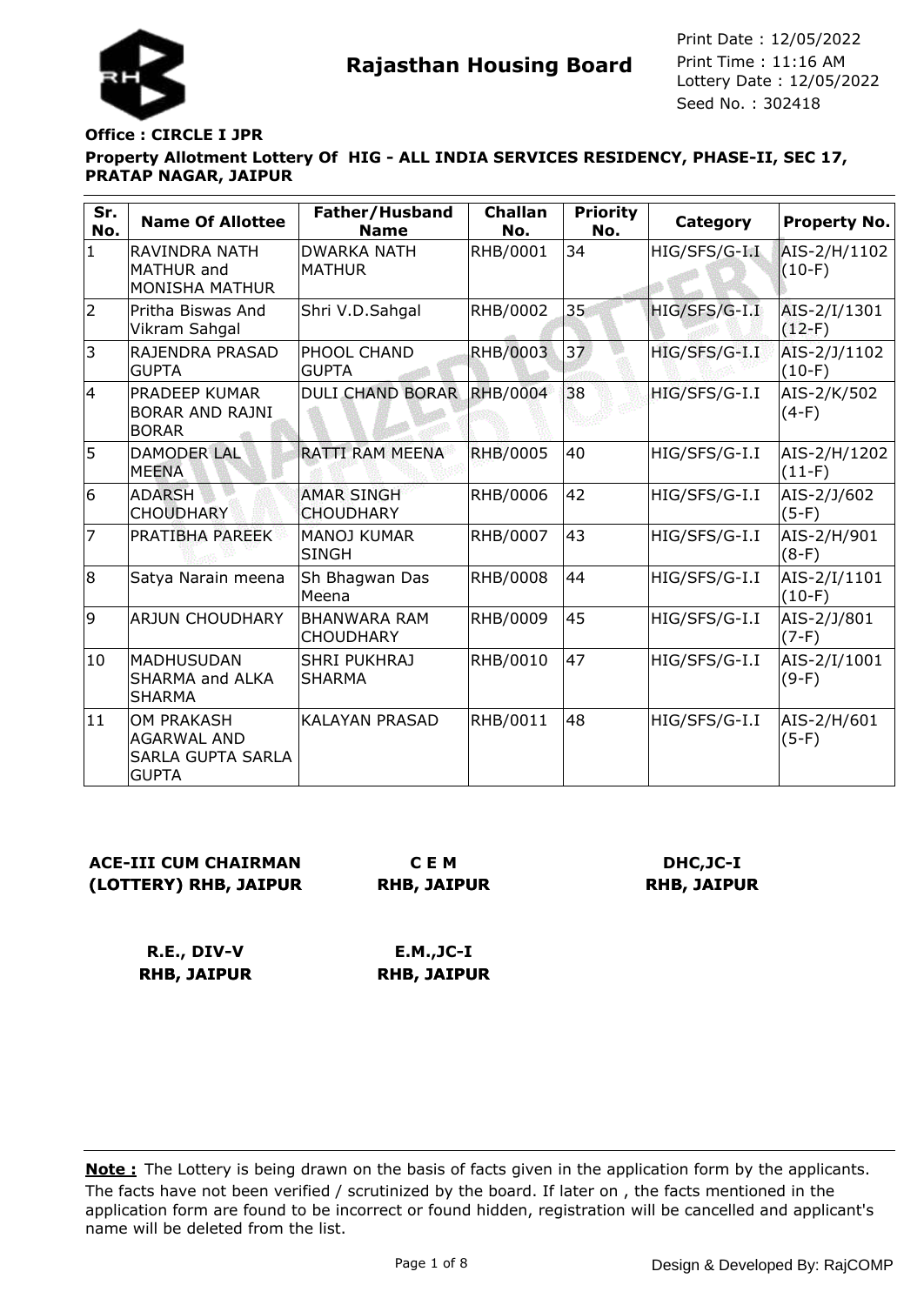



#### **Property Allotment Lottery Of HIG - ALL INDIA SERVICES RESIDENCY, PHASE-II, SEC 17, PRATAP NAGAR, JAIPUR Office : CIRCLE I JPR**

| Sr.<br>No. | <b>Name Of Allottee</b>                            | Father/Husband<br><b>Name</b>      | <b>Challan</b><br>No. | <b>Priority</b><br>No. | Category      | <b>Property No.</b>      |
|------------|----------------------------------------------------|------------------------------------|-----------------------|------------------------|---------------|--------------------------|
| 12         | jyoti chauhan                                      | <b>DEEPAK</b><br>YADUVANSHI        | RHB/0012              | 50                     | HIG/SFS/G-I.I | AIS-2/H/102<br>(GF)      |
| 13         | Sheesh Ram<br>Jhajharia                            | Narayan Ram<br>Jhajharia           | RHB/0013              | 51                     | HIG/SFS/G-I.I | AIS-2/J/401<br>$(3-F)$   |
| 14         | <b>NIDHI MATHUR</b>                                | <b>PIYUSH MATHUR</b>               | RHB/0014              | 52                     | HIG/SFS/G-I.I | AIS-2/J/402<br>$(3-F)$   |
| 15         | ashok maheshwari                                   | Shri Bhagwan Das<br>Maheshwari     | <b>RHB/0015</b>       | 54                     | HIG/SFS/G-I.I | AIS-2/L/301<br>$(2-F)$   |
| 16         | <b>BHARAT LAL MEENA</b>                            | RAJU LAL MEENA                     | <b>RHB/0016</b>       | 55                     | HIG/SFS/G-I.I | AIS-2/H/402<br>$(3-F)$   |
| 17         | Bajrang Lal and Aditi<br>Agarwal                   | <b>Birbal Agarwal</b>              | <b>RHB/0018</b>       | 59                     | HIG/SFS/G-I.I | AIS-2/I/1201<br>$(11-F)$ |
| 18         | <b>GIRRAJ PRASAD</b><br><b>MEENA</b>               | <b>SHANKAR LAL</b><br><b>MEENA</b> | RHB/0019              | 60                     | HIG/SFS/G-I.I | AIS-2/I/701<br>$(6-F)$   |
| 19         | Purusottam Sharma                                  | Devki Nandan<br>Sharma             | RHB/0020              | 61                     | HIG/SFS/G-I.I | AIS-2/J/902<br>$(8-F)$   |
| 20         | Subhash Chandra<br>Agarwal                         | Kamal Prasad<br>Agarwal            | RHB/0021              | 62                     | HIG/SFS/G-I.I | AIS-2/K/402<br>$(3-F)$   |
| 21         | HARI OM GANDHI                                     | <b>HAR PRASAD</b><br><b>GANDHI</b> | RHB/0022              | 63                     | HIG/SFS/G-I.I | AIS-2/H/1001<br>$(9-F)$  |
| 22         | Kamalesh kumar<br>Madrecha and Priti K<br>Madrecha | GL.<br>Madrecha                    | RHB/0023              | 64                     | HIG/SFS/G-I.I | AIS-2/H/802<br>$(7-F)$   |
| 23         | Sanjeev Sharan<br>Agrawal                          | Late Shri Shyam<br>Sharan Agrawal  | RHB/0024              | 65                     | HIG/SFS/G-I.I | AIS-2/J/501<br>$(4-F)$   |

# **ACE-III CUM CHAIRMAN (LOTTERY) RHB, JAIPUR**

**C E M RHB, JAIPUR**

### **DHC,JC-I RHB, JAIPUR**

**R.E., DIV-V RHB, JAIPUR E.M.,JC-I RHB, JAIPUR**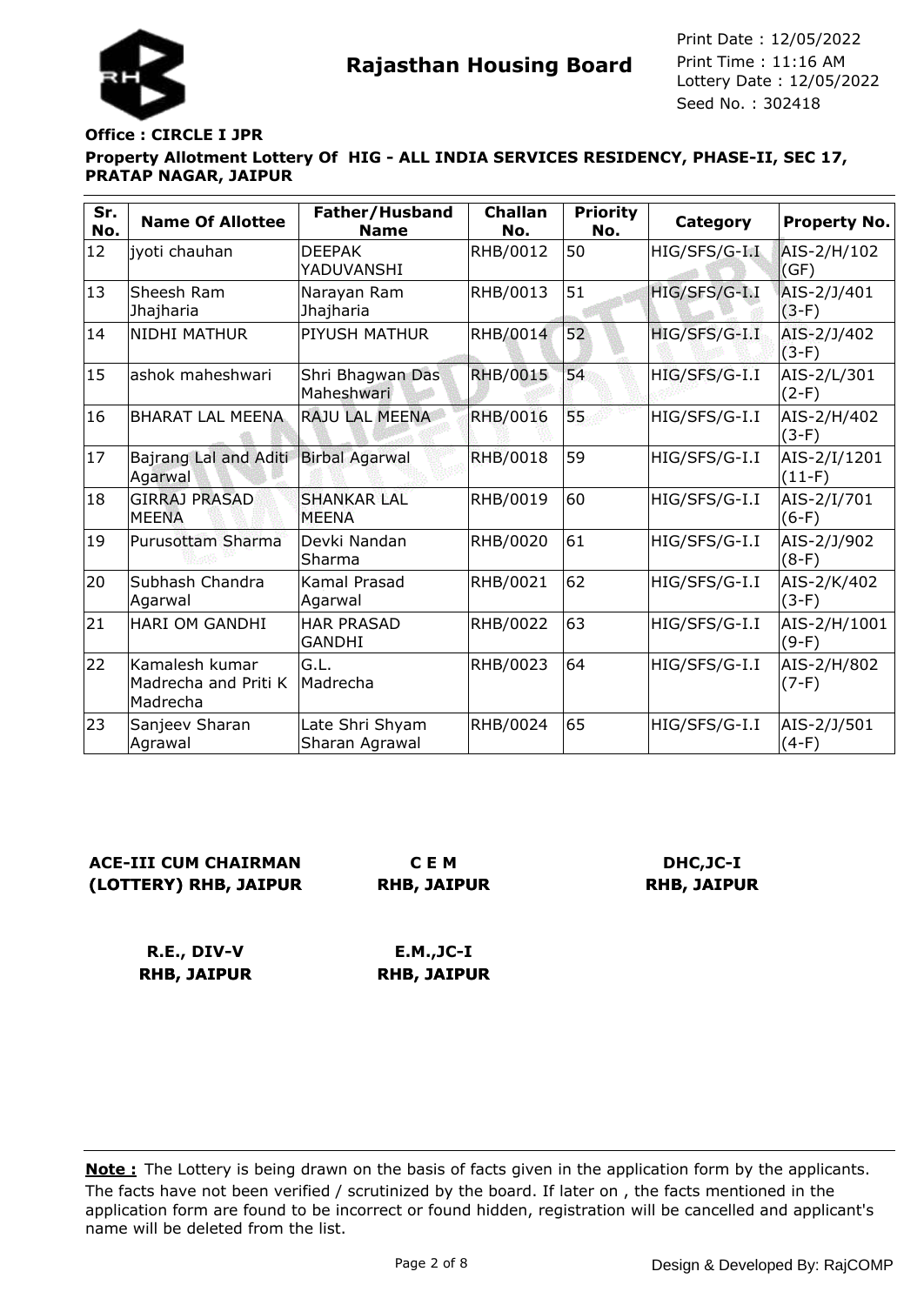



Seed No. : 302418 Print Date : 12/05/2022 Print Time : 11:16 AM

#### **Property Allotment Lottery Of HIG - ALL INDIA SERVICES RESIDENCY, PHASE-II, SEC 17, PRATAP NAGAR, JAIPUR Office : CIRCLE I JPR**

| Sr.<br>No. | <b>Name Of Allottee</b>                 | Father/Husband<br><b>Name</b>        | <b>Challan</b><br>No. | <b>Priority</b><br>No. | <b>Category</b> | Property No.             |
|------------|-----------------------------------------|--------------------------------------|-----------------------|------------------------|-----------------|--------------------------|
| 24         | <b>PAWAN KUMAR</b><br><b>SHARMA</b>     | <b>RADHEY SHYAM</b><br><b>SHARMA</b> | RHB/0025              | 66                     | HIG/SFS/G-I.I   | AIS-2/I/501<br>$(4-F)$   |
| 25         | Vinod Kumar Vijay                       | Shri Ramkishore<br>Vijay             | RHB/0026              | 67                     | HIG/SFS/G-I.I   | AIS-2/L/901<br>$(8-F)$   |
| 26         | <b>JIGNESH SHARMA</b>                   | POORAN CHAND<br><b>SHARMA</b>        | RHB/0027              | 68                     | HIG/SFS/G-I.I   | AIS-2/H/801<br>$(7-F)$   |
| 27         | abhishek jagawat                        | Karni Pratap                         | <b>RHB/0028</b>       | 69                     | HIG/SFS/G-I.I   | AIS-2/K/501<br>$(4-F)$   |
| 28         | Bihari Lal Meena                        | Prahlad Sahay Meena RHB/0029         |                       | 71.                    | HIG/SFS/G-I.I   | AIS-2/K/1301<br>$(12-F)$ |
| 29         | YOGITA GOYAL                            | <b>VIKAS GUPTA</b>                   | <b>RHB/0030</b>       | 72                     | HIG/SFS/G-I.I   | AIS-2/I/302<br>$(2-F)$   |
| 30         | Surjeet Katewa And<br>Rishiraj Katewa   | Narendra Singh<br>Katewa             | RHB/0031              | 75                     | HIG/SFS/G-I.I   | AIS-2/I/1302<br>$(12-F)$ |
| 31         | SHAILENDRA KUMAR<br><b>THAKLE</b>       | lRAM GOPAL THAKLE                    | RHB/0032              | 76                     | HIG/SFS/G-I.I   | AIS-2/H/702<br>$(6-F)$   |
| 32         | <b>KRISHAN GOPAL</b><br><b>AGRAWAL</b>  | LAXMAN PRASAD<br><b>AGRAWAL</b>      | RHB/0033              | 77                     | HIG/SFS/G-I.I   | AIS-2/L/801<br>$(7-F)$   |
| 33         | VINOD DEORA AND<br><b>CHANDA PANWAR</b> | <b>JAI SINGH DEORA</b>               | RHB/0034              | 78                     | HIG/SFS/G-I.I   | AIS-2/I/101<br>(GF)      |
| 34         | <b>GOPAL LAL GARG</b>                   | <b>DHULI LAL GARG</b>                | RHB/0035              | 80                     | HIG/SFS/G-I.I   | AIS-2/I/1202<br>$(11-F)$ |
| 35         | Kailash Chand Meena Ram Phool Meena     |                                      | RHB/0036              | 81                     | HIG/SFS/G-I.I   | AIS-2/H/1101<br>$(10-F)$ |
| 36         | Ram Narayan Meena<br>And Vineeta Meena  | PANNA LAL MEENA                      | RHB/0037              | 82                     | HIG/SFS/G-I.I   | AIS-2/K/1302<br>$(12-F)$ |

# **ACE-III CUM CHAIRMAN (LOTTERY) RHB, JAIPUR**

**C E M RHB, JAIPUR**

# **DHC,JC-I RHB, JAIPUR**

**R.E., DIV-V RHB, JAIPUR**

**E.M.,JC-I RHB, JAIPUR**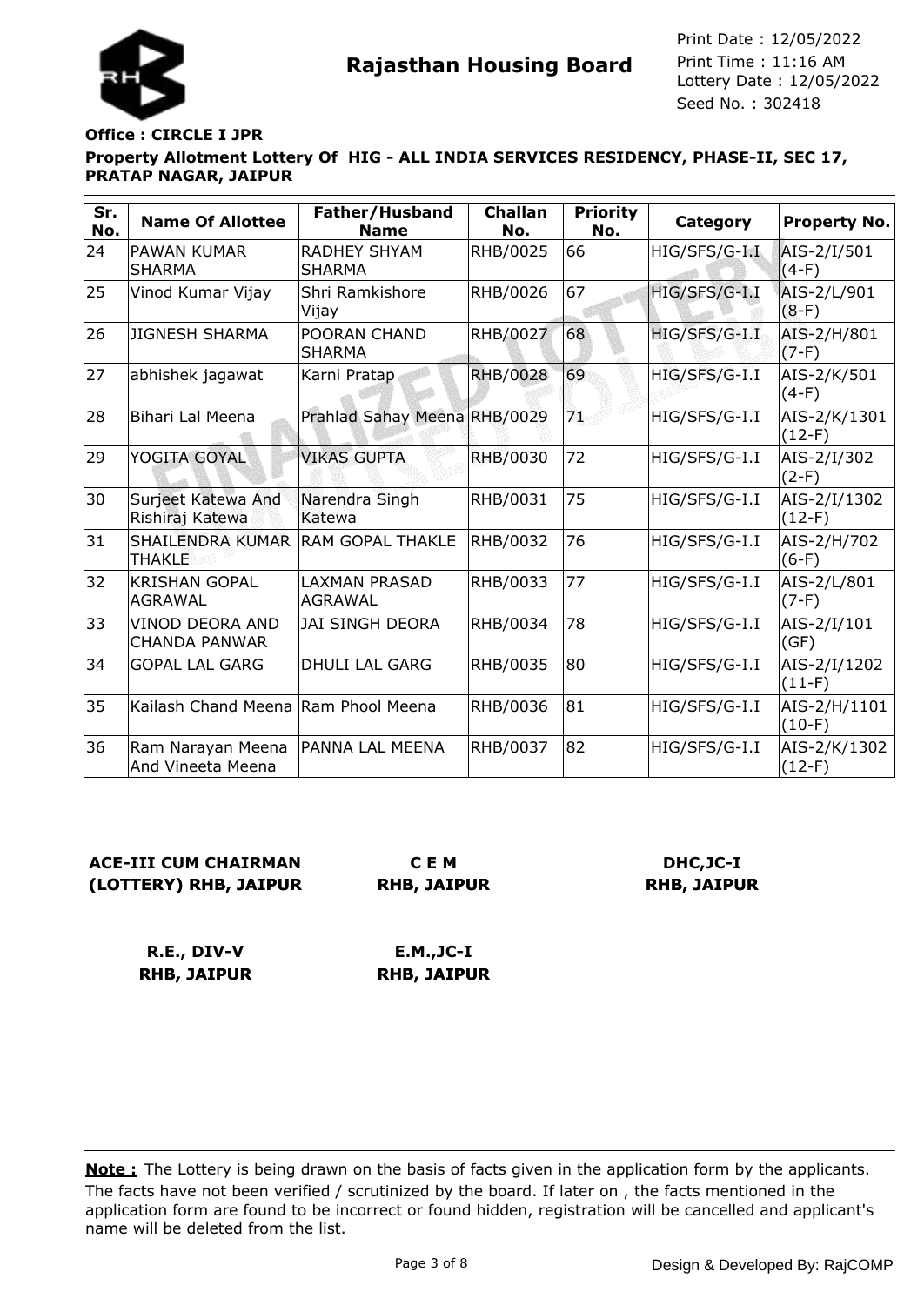

# **Office : CIRCLE I JPR**

### **Property Allotment Lottery Of HIG - ALL INDIA SERVICES RESIDENCY, PHASE-II, SEC 17, PRATAP NAGAR, JAIPUR**

| Sr.<br>No. | <b>Name Of Allottee</b>                                               | Father/Husband<br><b>Name</b>                                    | <b>Challan</b><br>No. | <b>Priority</b><br>No. | Category      | <b>Property No.</b>      |
|------------|-----------------------------------------------------------------------|------------------------------------------------------------------|-----------------------|------------------------|---------------|--------------------------|
| 37         | Vanita Rattan<br>Sharma                                               | RAJGOPAL SHARMA                                                  | RHB/0038              | 83                     | HIG/SFS/G-I.I | AIS-2/H/602<br>$(5-F)$   |
| 38         | Ravi Chhawal                                                          | <b>Gokul Chand</b><br>Chhawal                                    | RHB/0039              | 86                     | HIG/SFS/G-I.I | AIS-2/H/701<br>$(6-F)$   |
| 39         | <b>VIJAY SINGH MEENA</b><br>and Mukeshi Singh<br>Meena                | SH KUNJI LAL MEENA RHB/0040                                      |                       | 87                     | HIG/SFS/G-I.I | AIS-2/I/1102<br>$(10-F)$ |
| 40         | Dr Prabha Vyas And<br>Krishna Kumar<br>Sharma                         | OP Vyas                                                          | <b>RHB/0041</b>       | 88                     | HIG/SFS/G-I.I | AIS-2/K/702<br>$(6-F)$   |
| 41         | <b>ANIL KUMAR</b><br><b>KHANDELWAL</b>                                | Radha Krishan Gupta RHB/0042                                     |                       | 89                     | HIG/SFS/G-I.I | AIS-2/H/1002<br>$(9-F)$  |
| 42         | <b>RAJEEV YADAV</b>                                                   | Raghuveer Singh<br>Yadav                                         | RHB/0043              | 90                     | HIG/SFS/G-I.I | AIS-2/L/601<br>$(5-F)$   |
| 43         | Rajpal Meena                                                          | Sh. Laxman Ram<br>Meena                                          | RHB/0044              | 91                     | HIG/SFS/G-I.I | AIS-2/L/1201<br>$(11-F)$ |
| 44         | <b>SUBHASH CHANDER</b><br><b>AGARWAL AND</b><br><b>VISHAL AGARWAL</b> | <b>BABU LAL</b><br>&<br><b>SUBHASH CHANDER</b><br><b>AGARWAL</b> | RHB/0045              | 93                     | HIG/SFS/G-I.I | AIS-2/I/802<br>$(7-F)$   |
| 45         | VIJAY LAL MEENA                                                       | <b>BHURA MEENA</b>                                               | RHB/0046              | 95                     | HIG/SFS/G-I.I | AIS-2/L/701<br>$(6-F)$   |
| 46         | Inderveer Singh and<br>Shaivya singh                                  | Ranveer                                                          | RHB/0047              | 96                     | HIG/SFS/G-I.I | AIS-2/H/902<br>$(8-F)$   |
| 47         | Madan Lal Meena and Parsadi Lal Meena<br>Urmila Devi Meena            |                                                                  | RHB/0048              | 97                     | HIG/SFS/G-I.I | AIS-2/H/1201<br>$(11-F)$ |

### **ACE-III CUM CHAIRMAN (LOTTERY) RHB, JAIPUR**

**C E M RHB, JAIPUR**

# **DHC,JC-I RHB, JAIPUR**

**R.E., DIV-V RHB, JAIPUR E.M.,JC-I RHB, JAIPUR**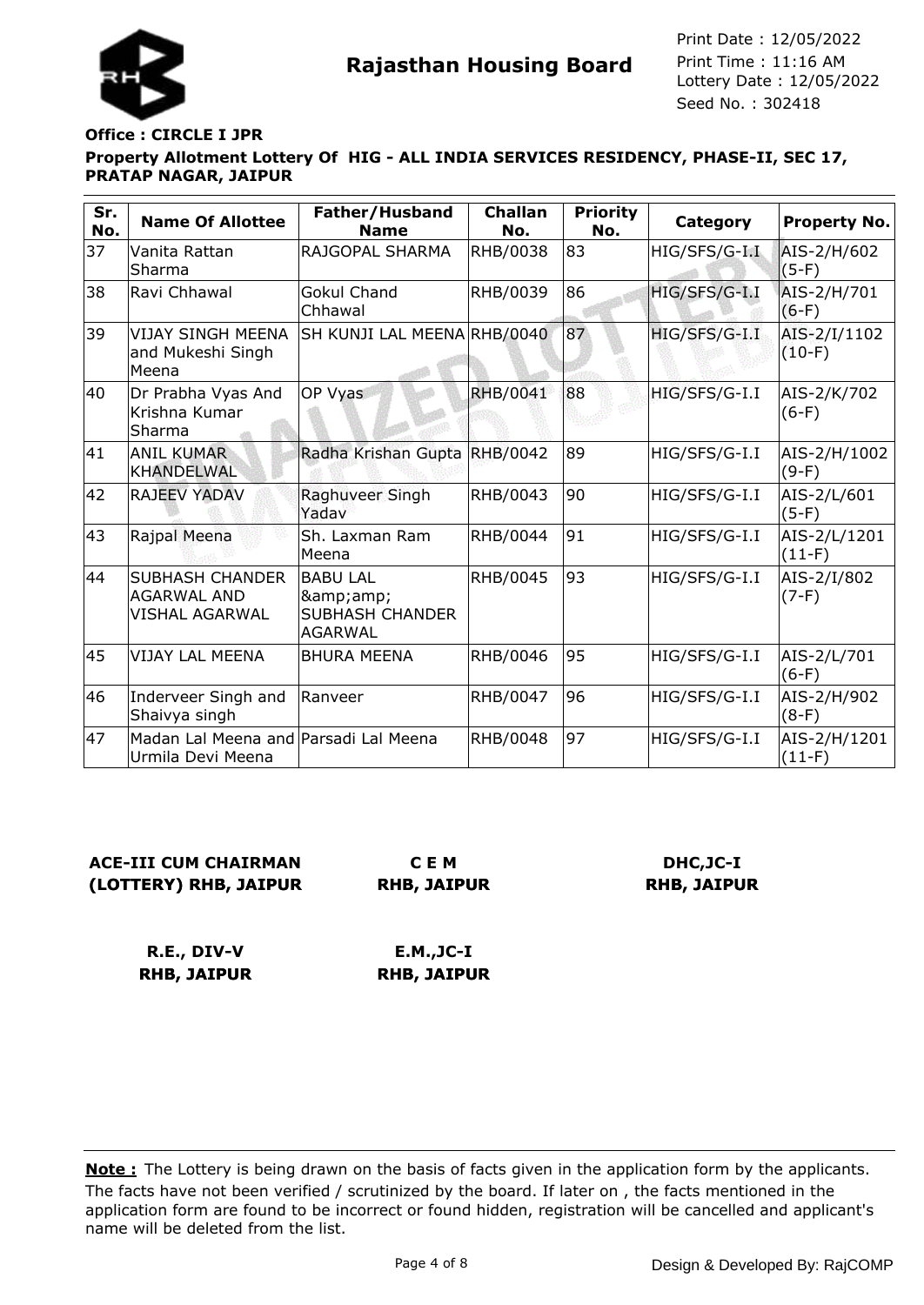

#### **Property Allotment Lottery Of HIG - ALL INDIA SERVICES RESIDENCY, PHASE-II, SEC 17, PRATAP NAGAR, JAIPUR Office : CIRCLE I JPR**

| Sr.<br>No. | <b>Name Of Allottee</b>                           | Father/Husband<br><b>Name</b>                | <b>Challan</b><br>No. | <b>Priority</b><br>No. | Category      | <b>Property No.</b>      |
|------------|---------------------------------------------------|----------------------------------------------|-----------------------|------------------------|---------------|--------------------------|
| 48         | Kishan Vyas                                       | Kanhaiya Lal Vyas                            | RHB/0049              | 98                     | HIG/SFS/G-I.I | AIS-2/J/301<br>$(2-F)$   |
| 49         | Rajendra Kumar<br>Chouhan                         | Balmukand Chouhan                            | RHB/0050              | 100                    | HIG/SFS/G-I.I | AIS-2/H/302<br>$(2-F)$   |
| 50         | Rashi Dogra Dudi                                  | Abhinav Dudi                                 | RHB/0051              | 101                    | HIG/SFS/G-I.I | AIS-2/K/802<br>$(7-F)$   |
| 51         | Sunil Sharma And<br>Hem Pushpa Sharma             | <b>SHRI DAMODAR</b><br><b>PRASHAD SHARMA</b> | <b>RHB/0052</b>       | 102                    | HIG/SFS/G-I.I | AIS-2/K/602<br>$(5-F)$   |
| 52         | Dinesh Kumar<br>Sharma                            | Gyarsi Lal Sharma                            | <b>RHB/0053</b>       | 104                    | HIG/SFS/G-I.I | AIS-2/L/1301<br>$(12-F)$ |
| 53         | Naresh soyal And<br>Sunita soyal                  | Udai Lal Khatik And<br>Naresh Soyal          | <b>RHB/0054</b>       | 105                    | HIG/SFS/G-I.I | AIS-2/I/102<br>(GF)      |
| 54         | <b>GURU SHARAN RAO</b>                            | <b>LALA RAM RAO</b>                          | RHB/0055              | 106                    | HIG/SFS/G-I.I | AIS-2/K/201<br>$(1-F)$   |
| 55         | OM PRAKASH JANGIR SITA RAM                        |                                              | RHB/0056              | 108                    | HIG/SFS/G-I.I | AIS-2/K/1002<br>$(9-F)$  |
| 56         | Vinod Kumar Sharma Shri Murari Lal                | Sharma                                       | RHB/0057              | 109                    | HIG/SFS/G-I.I | AIS-2/H/202<br>$(1-F)$   |
| 57         | Kailash Chand Meena BABU LAL MEENA                |                                              | RHB/0058              | 110                    | HIG/SFS/G-I.I | AIS-2/K/202<br>$(1-F)$   |
| 58         | Narendra Gupta                                    | <b>MADAN LAL GUPTA</b>                       | RHB/0059              | 111                    | HIG/SFS/G-I.I | AIS-2/J/1301<br>$(12-F)$ |
| 59         | <b>AKHILESH KUMAR</b><br><b>AND SAVITA BUNDAS</b> | <b>CHANDRA PRAKASH</b>                       | RHB/0060              | 112                    | HIG/SFS/G-I.I | AIS-2/K/801<br>$(7-F)$   |

**ACE-III CUM CHAIRMAN (LOTTERY) RHB, JAIPUR**

**C E M RHB, JAIPUR**

**DHC,JC-I RHB, JAIPUR**

**R.E., DIV-V RHB, JAIPUR E.M.,JC-I RHB, JAIPUR**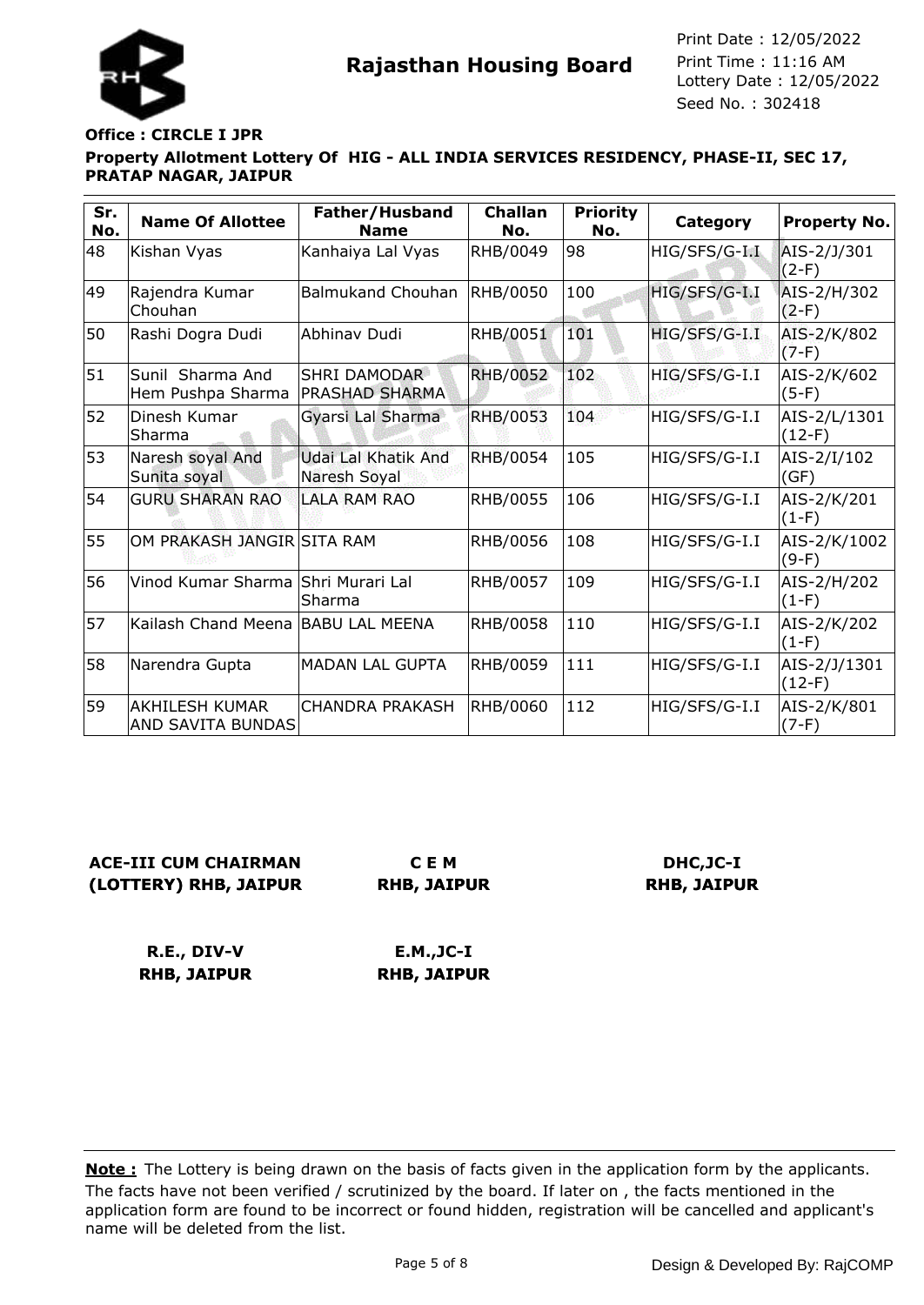

### **Office : CIRCLE I JPR**

#### **Property Allotment Lottery Of HIG - ALL INDIA SERVICES RESIDENCY, PHASE-II, SEC 17, PRATAP NAGAR, JAIPUR**

| Sr.<br>No. | <b>Name Of Allottee</b>                                      | Father/Husband<br><b>Name</b>                                                  | <b>Challan</b><br>No. | <b>Priority</b><br>No. | Category      | <b>Property No.</b>      |
|------------|--------------------------------------------------------------|--------------------------------------------------------------------------------|-----------------------|------------------------|---------------|--------------------------|
| 60         | <b>ABHAY KUMAR</b><br>THAKUR AND ABHA<br><b>GUPTA THAKUR</b> | PRABHAKAR THAKUR RHB/0061<br>&<br>amp;amp; RAM<br><b>SEWAK</b><br><b>GUPTA</b> |                       | 114                    | HIG/SFS/G-I.I | AIS-2/I/202<br>$(1-F)$   |
| 61         | <b>MAMTA &amp; DR</b><br><b>MAHIPAL BURDAK</b>               | SHISHUPAL SINGH                                                                | RHB/0062              | 115                    | HIG/SFS/G-I.I | AIS-2/L/1001<br>$(9-F)$  |
| 62         | Mahesh Chandra<br>Gupta                                      | Shanti swarup Gupta                                                            | <b>RHB/0063</b>       | 116                    | HIG/SFS/G-I.I | AIS-2/L/501<br>$(4-F)$   |
| 63         | Anoop Singh                                                  | Sethan Singh                                                                   | <b>RHB/0064</b>       | 117                    | HIG/SFS/G-I.I | AIS-2/H/1301<br>$(12-F)$ |
| 64         | <b>SUNIL KUMAR</b>                                           | <b>SHIV SINGH</b>                                                              | RHB/0065              | 118                    | HIG/SFS/G-I.I | AIS-2/J/702<br>$(6-F)$   |
| 65         | deepti meena meena                                           | <b>RAJENDAR KUMAR</b><br><b>MEENA IPS</b>                                      | RHB/0066              | 119                    | HIG/SFS/G-I.I | AIS-2/K/601<br>$(5-F)$   |
| 66         | <b>SUNIL KUMAR</b><br>AGRAWAL AND<br>MOHIT AGRAWAL           | PRABHU DAYAL<br><b>AGRAWAL</b>                                                 | RHB/0067              | 120                    | HIG/SFS/G-I.I | AIS-2/K/901<br>$(8-F)$   |
| 67         | <b>BRIJESH KUMAR</b><br><b>GUPTA</b>                         | <b>MANNU LAL GUPTA</b>                                                         | RHB/0068              | 122                    | HIG/SFS/G-I.I | AIS-2/I/201<br>$(1-F)$   |
| 68         | prateek kumar<br>sharma                                      | N K Sharma                                                                     | RHB/0069              | 123                    | HIG/SFS/G-I.I | AIS-2/H/101<br>(GF)      |
| 69         | Ashutosh Choudhary<br>And Meenu                              | Shiv Prasad<br>Choudhary                                                       | RHB/0070              | 124                    | HIG/SFS/G-I.I | AIS-2/K/302<br>$(2-F)$   |
| 70         | Mukesh Saini                                                 | K.S.Saini                                                                      | RHB/0071              | 125                    | HIG/SFS/G-I.I | AIS-2/K/301<br>$(2-F)$   |

# **ACE-III CUM CHAIRMAN (LOTTERY) RHB, JAIPUR**

**C E M RHB, JAIPUR**

### **DHC,JC-I RHB, JAIPUR**

**R.E., DIV-V RHB, JAIPUR**

**E.M.,JC-I RHB, JAIPUR**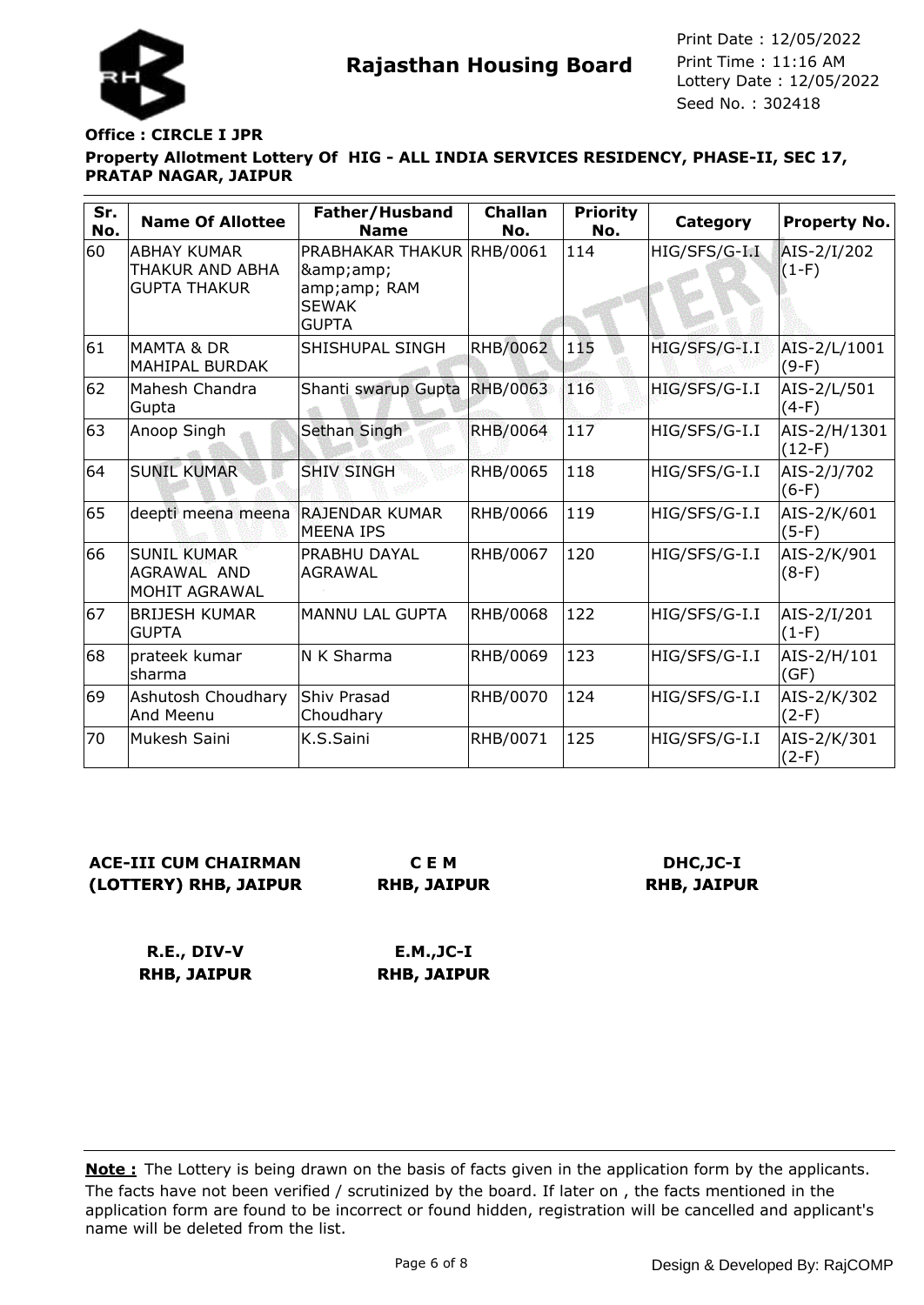

#### **Property Allotment Lottery Of HIG - ALL INDIA SERVICES RESIDENCY, PHASE-II, SEC 17, PRATAP NAGAR, JAIPUR Office : CIRCLE I JPR**

| Sr.<br>No. | <b>Name Of Allottee</b>                                     | Father/Husband<br><b>Name</b>      | <b>Challan</b><br>No. | <b>Priority</b><br>No. | Category      | Property No.             |
|------------|-------------------------------------------------------------|------------------------------------|-----------------------|------------------------|---------------|--------------------------|
| 71         | <b>JAGDISH PRASAD</b><br>IMEENA                             | <b>BANSI RAM MEENA</b>             | RHB/0072              | 127                    | HIG/SFS/G-I.I | AIS-2/J/601<br>$(5-F)$   |
| 72         | KAILASH CHANDRA<br><b>JAT</b>                               | SH R C JAT                         | RHB/0073              | 128                    | HIG/SFS/G-I.I | AIS-2/K/1101<br>$(10-F)$ |
| 73         | Amresh Chandra                                              | Tarkeshwar Prasad<br>Verma         | <b>RHB/0074</b>       | 129                    | HIG/SFS/G-I.I | AIS-2/K/401<br>$(3-F)$   |
| 74         | <b>GIRISH KUMAR</b><br><b>GUPTA</b>                         | Shri CHHAJU LAL<br><b>GUPTA</b>    | <b>RHB/0075</b>       | 130                    | HIG/SFS/G-I.I | AIS-2/J/302<br>$(2-F)$   |
| 75         | <b>SANDEEP GOVIL</b><br>and Mrs. Arti Govil                 | <b>NAVIN KUMAR GOVIL</b>           | <b>RHB/0076</b>       | Ŧз.                    | HIG/SFS/G-I.I | AIS-2/J/1202<br>$(11-F)$ |
| 76         | Rajesh Gupta and<br>Meenu Gupta                             | Ramesh Chandra<br>Gupta            | <b>RHB/0077</b>       | 132                    | HIG/SFS/G-I.I | AIS-2/J/901<br>$(8-F)$   |
| 77         | <b>ANUJ ARORA</b>                                           | TEJ SINGH ARORA                    | <b>RHB/0078</b>       | 134                    | HIG/SFS/G-I.I | AIS-2/K/1202<br>$(11-F)$ |
| 78         | <b>Vishal Gupta</b>                                         | Vijay Kumar Gupta                  | RHB/0079              | 135                    | HIG/SFS/G-I.I | AIS-2/L/401<br>$(3-F)$   |
| 79         | <b>SATISH CHANDRA</b><br><b>AND VARUN</b><br><b>CHANDRA</b> | <b>MANISH CHAND</b>                | RHB/0080              | 137                    | HIG/SFS/G-I.I | AIS-2/I/301<br>$(2-F)$   |
| 80         | Rajendra Bhargava<br>And Sangeeta<br>Bhargava               | Dr C P<br>Bhargava                 | RHB/0081              | 138                    | HIG/SFS/G-I.I | AIS-2/L/201<br>$(1-F)$   |
| 81         | <b>ANIL KUMAR TANK</b>                                      | <b>GAJANAND TANK</b>               | RHB/0082              | 139                    | HIG/SFS/G-I.I | AIS-2/I/702<br>$(6-F)$   |
| 82         | Devendra Kumar<br>Sharma                                    | Late, Sh. Ramesh<br>Chandra Sharma | RHB/0083              | 140                    | HIG/SFS/G-I.I | AIS-2/K/701<br>$(6-F)$   |

# **ACE-III CUM CHAIRMAN (LOTTERY) RHB, JAIPUR**

**C E M RHB, JAIPUR**

# **DHC,JC-I RHB, JAIPUR**

**R.E., DIV-V RHB, JAIPUR**

**E.M.,JC-I RHB, JAIPUR**